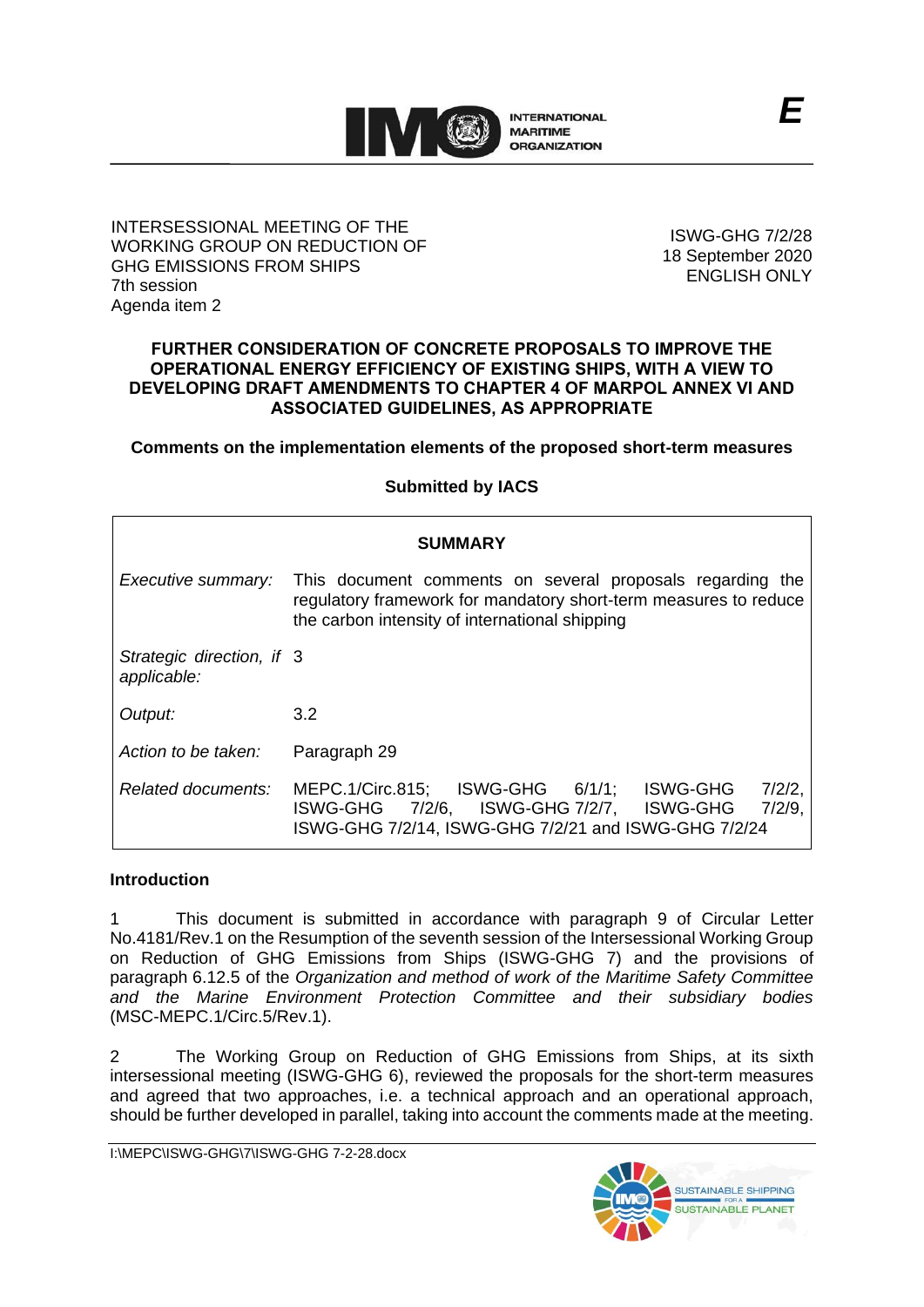3 After informal discussions and improvement of the two approaches, the reworked measures were submitted to ISWG-GHG 7 for further consideration. At the virtual informal preliminary discussion session on short-term measures held in July 2020, delegations clarified their positions on the submissions and exchanged views on different measures for existing ships, including EEXI, goal-based operational energy efficiency measures, hybrid measures, etc.

4 IACS would like to offer its expertise to actively assist IMO and its Member States in developing and implementing relevant energy efficiency measures to achieve the GHG emission reduction targets. In pursuance of this desire, IACS has identified possible challenges from the perspective of subsequent implementation of the proposed measures. The below comments and suggestions are offered with a view to improving the ability to implement these measures and reducing the potential burden on Administrations.

# **Comments on the proposed technical approach**

# *First survey for issuing the EEXI Certificate*

5 Documents ISWG-GHG 7/2/6 and ISWG-GHG 7/2/7 (Greece et al.) propose substantive amendments to MARPOL Annex VI and associated Guidelines which provide sufficient detail and information to enable global and consistent implementation, either as a standalone measure or as a functional requirement under a hybrid framework.

6 The draft regulation 5.4.6 contained in annex 1 of document ISWG-GHG 7/2/6 proposes that the verification of the ship's EEXI according to regulations 20A and 21A of MARPOL Annex VI "[…] shall take place at the first [annual,] intermediate or renewal survey identified in paragraph 1 of this regulation or the initial survey identified in paragraphs 4.1 and 4.3 of this regulation, whichever is the first, on or after [date of entry into force]", wherein the annual survey is put in brackets for further consideration.

7 For "EEDI" ships under the proposed application scope of the EEXI regime, the annual survey is not expected to cause heavy burden for shipowners and Administrations and/or recognized organizations (ROs), because the proposal would allow the use of attained EEDI as attained EEXI. However, verification of EEXI may not be easily completed for "pre-EEDI" ships during the time window of the first annual survey of the IAPP Certificate after the date of entry into force of EEXI regulation. If shipowners choose engine power limit (EPL) or other innovative technologies to comply with the EEXI requirements, it is unlikely that engine manufacturers and shipowners would be capable of implementing relevant modifications and developing the EEXI technical file, and ROs verifying the attained EEXI, all within 1 year. In addition, if shipowners pursue a more accurate determination of  $V_{ref}$ , which is not underestimated, it would take more time to obtain the power-speed curve information even by tank test and to develop the EEXI technical file for "pre-EEDI" ships. In this regard, IACS suggests that the EEXI verification be carried out at the first intermediate or renewal survey for the IAPP Certificate on or after the date of entry into force of the amendments.

## *EEXI review mechanism and EEXI reporting scheme*

8 In case the draft amendments to MARPOL Annex VI incorporating the EEXI enter into force in 2023 at the latest, as mentioned in document ISWG-GHG 6/1/1 (Chair), and the EEXI verification is aligned with the first intermediate or renewal survey for the IAPP Certificate after the date of entry into force of the amendments incorporating the EEXI, the proposed EEXI requirements review schedule is suggested to be set at 2027 [at](file:///C:/Users/lilu/AppData/Local/Youdao/DictBeta/Application/7.1.0.0421/resultui/dict/%3fkeyword=at) [the](file:///C:/Users/lilu/AppData/Local/Youdao/DictBeta/Application/7.1.0.0421/resultui/dict/%3fkeyword=the) [earliest,](file:///C:/Users/lilu/AppData/Local/Youdao/DictBeta/Application/7.1.0.0421/resultui/dict/%3fkeyword=earliest) as verifications of compliance with EEXI will not be completed until 2026.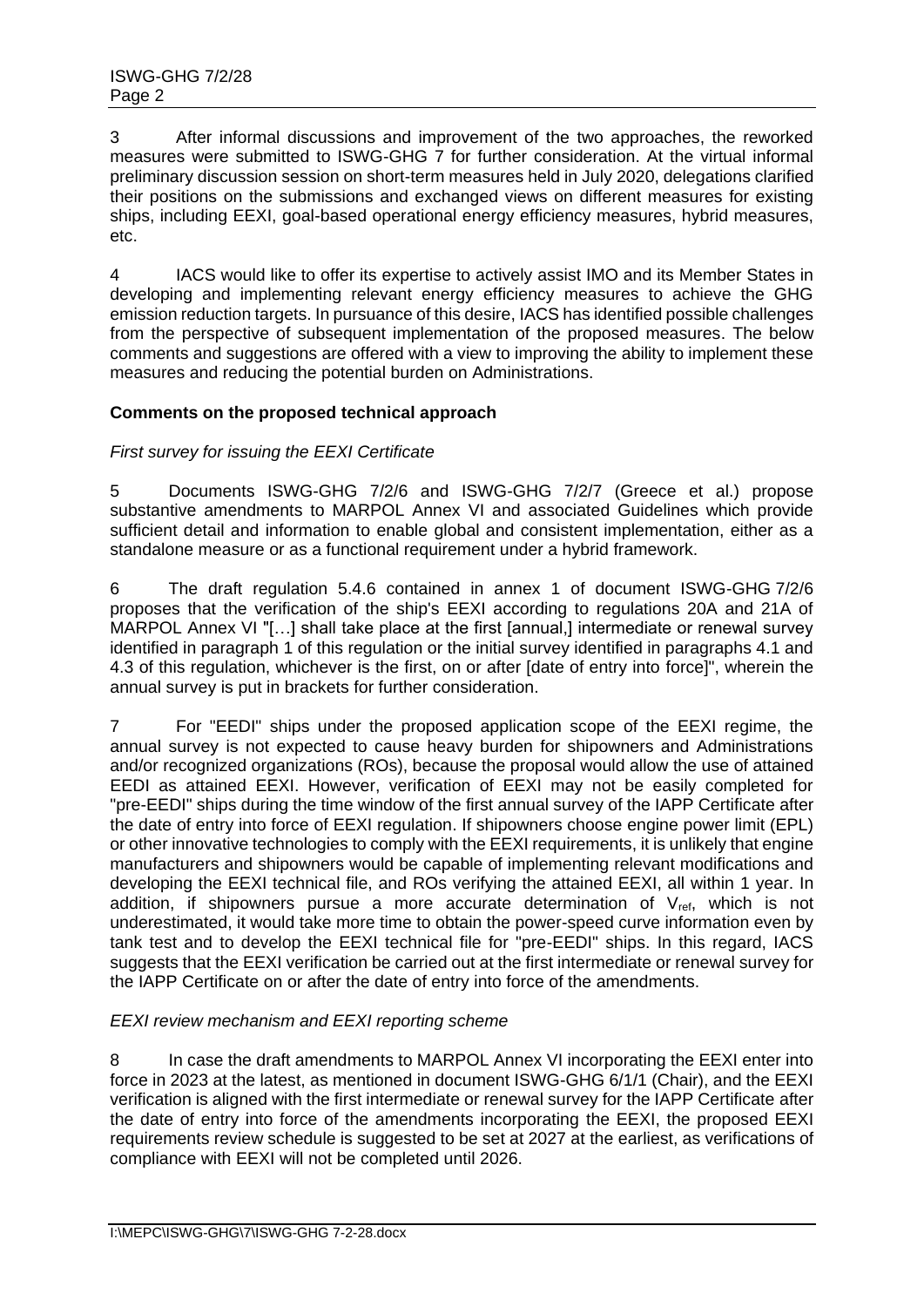9 Since the proposed amendments to MARPOL Annex VI suggest that IMO should review the status of implementation and effect of this regulation, it is suggested that the establishment and management of the EEXI reporting scheme and EEXI database should be further considered by the Committee. IACS would like to assist in developing the voluntary or mandatory EEXI reporting scheme once the draft amendments to MARPOL Annex VI incorporating the EEXI are approved.

# *Verification of the contribution of innovative energy efficiency technologies*

10 It is noted that a relevant guidance for a uniform assessment of contributions to energy efficiency is still absent for some innovative energy efficiency technologies. IACS Members have limited experience of assessment of the contribution of innovative energy efficiency technologies which are out of scope of the *2013 Guidance on treatment of innovative energy efficiency technologies for calculation and verification of the attained EEDI* (MEPC.1/Circ.815). Although innovative energy efficiency technologies may contribute to improving operational energy efficiency, the contribution of innovative energy efficiency technologies may not be reflected properly in the attained EEXI or the attained EEDI. In order to assist in the uniform implementation of requirements, IACS suggests that MEPC.1/Circ.815 be further updated to be adaptable to ever-increasing application of innovative energy efficiency technologies, based on more experience and concrete proposals on verification methods.

## **Comments on the proposed operational approach**

# *Integration of CIIs audits with ISM audits*

11 Document ISWG-GHG 7/2/14 (Greece et al.) suggests that the safety management system should take into account energy management and decarbonization in accordance with the objectives and functional requirements of the ISM Code. Further, it proposes that for ships to which chapter IX of SOLAS applies, the effectiveness of the SEEMP shall be subject to verification during the ISM Code shipboard and company audits.

12 IACS considers that making SEEMP Part I mandatory within the ISM Code audit regime is feasible; however, it should be clarified that when the safety management system takes into account energy management and decarbonization in accordance with the objectives and functional requirements of the ISM Code, this will not change the application scope of energy efficiency requirements as stipulated in MARPOL even though there is a gap of application scope between MARPOL Annex VI and the ISM Code under SOLAS. A gap analysis needs to be carefully carried out to identify any potential issues and/or discrepancies prior to the integration of MARPOL Annex VI into the ISM Code audit regime.

13 If the SEEMP Part I audit is to be conducted in conjunction with the ISM Code audit, then it needs to be considered whether it is necessary to issue the Statement of Compliance (SOC)/the International Energy Efficiency Certificate to the existing ship separately in addition to the SMC (Safety Management Certificate) subject to the ISM Code. Given that SOC for SEEMP Part II will be issued upon compliance with fuel oil data reporting requirements, it is recommended that the Statement of Compliance/the International Energy Efficiency Certificate could be issued in a similar manner for the existing ships which have implemented SEEMP Part I and meet the mandatory energy efficiency operational requirements/reduction objectives. Considering that the SEEMP Part I audits/verification may need to confirm related fuel oil consumption data, it is recommended that the entity to carry out the verification/audit of SEEMP Part I and SEEMP Part II should be consistent or should be harmonized by Administrations.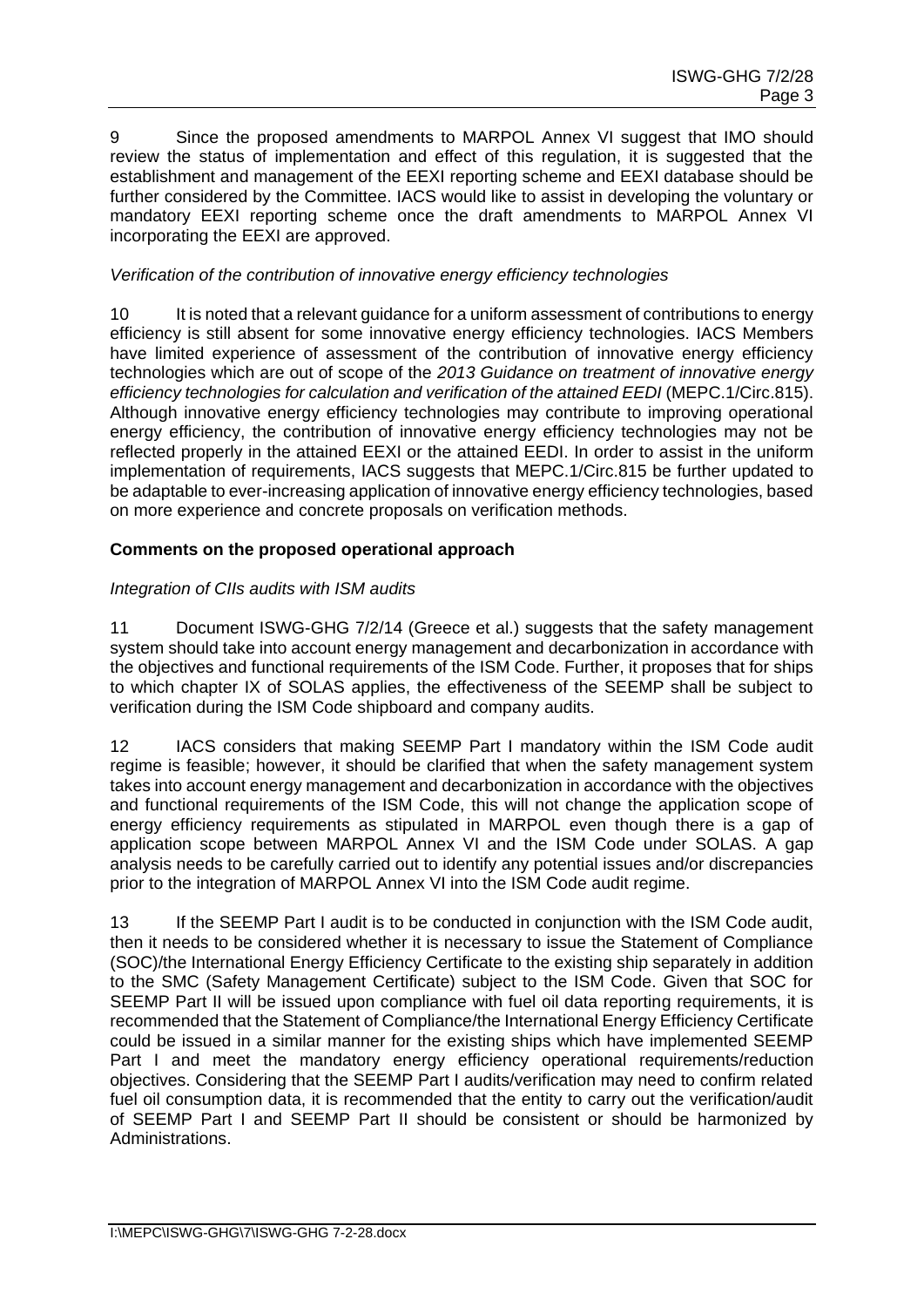14 In addition, the definition of non-conformity and major non-conformity with respect to self-set carbon intensity reduction goals and the criteria for the downgrading or closing-out of a non-conformity are expected to be different from that in the ISM Code; therefore, these definitions should be further defined for uniform implementation.

15 With regard to the application scope of the operational energy efficiency measures, it is workable to harmonize the scope with that of DCS requirements, i.e. 5,000 GT and above for the operational energy efficiency measures such as CII target or CII rating.

# *Reduction of the burden on Administrations – first SEEMP Part I verification/audit*

16 Document ISWG-GHG 7/2/9 (Denmark et al.) describes that for "existing ships at the [1 January 2022], an initial verification audit of the SEEMP shall take place at the anniversary date of the IAPP Certificate […] and no later than [31 December 2022]. Such initial verification audit shall result in the issuance of a new IEEC […]".

17 There is still a significant amount of unclarity regarding the CII metrics, targets, etc. This makes setting a fixed date such as 1 January 2022 difficult at this stage. In spite of the above, IACS understands that the implementation date would start on 1 January 20XX and that an initial verification audit of the SEEMP Part I would need to be completed at the time window of the ship's annual IAPP survey within the same year 20XX, before the application year of the targeted carbon intensity. It should be noted that if the SEEMP Part I/operational energy efficiency performance verification audit is coupled with the IAPP annual survey, there would be a possibility that the annual audit/survey would not take place within one year due to the HSSC survey window.

18 IACS recognizes that verification and auditing of ships will be indispensable and important once the measures come into force; however it should be noted that the annual verification/audit will also bring a large amount of work to the Administrations and/or ROs.

19 Considering that the operational energy efficiency approach is a goal-based measure, and that the targeted carbon intensity is mandatory and clearly stated in the proposed amendments to MARPOL Annex VI, Administrations or ROs have no need to verify the different methods which ships intend to apply to achieve the CII target before implementation. Therefore, IACS believes there is no need for Administrations or ROs to approve the SEEMP Part I before the application of the targeted carbon intensity. It is suggested that prior to the first year in which there is a carbon intensity reduction target (e.g. 2022, if the targeted carbon intensity starts from 2023), the SEEMP Part I should be prepared in accordance with the requirements of MARPOL Annex VI and associated guidelines, and submitted to Administrations or ROs for information. The SEEMP Part I does not need to be approved and will be retained onboard purely as a reference. The SEEMP would be reviewed only if a ship fails to achieve a carbon intensity reduction target. Following the submission of the SEEMP Part I, a new IEEC or a supplement to an existing IEEC or a statement of compliance may be issued to the ship.

## *Reduction of the burden on Administrations – subsequent annual verification audits of SEEMP Part I*

20 It should be noted that there may be cases when, depending on the anniversary date of each ship, the verification to confirm the compliance of ship's carbon intensity reduction objective at the time of the annual audit (3 months before or after each anniversary date) would be difficult. For example, if the anniversary date is in January, then the determination of achievement of CII figure for the previous year would be very likely unavailable due to the short period of time.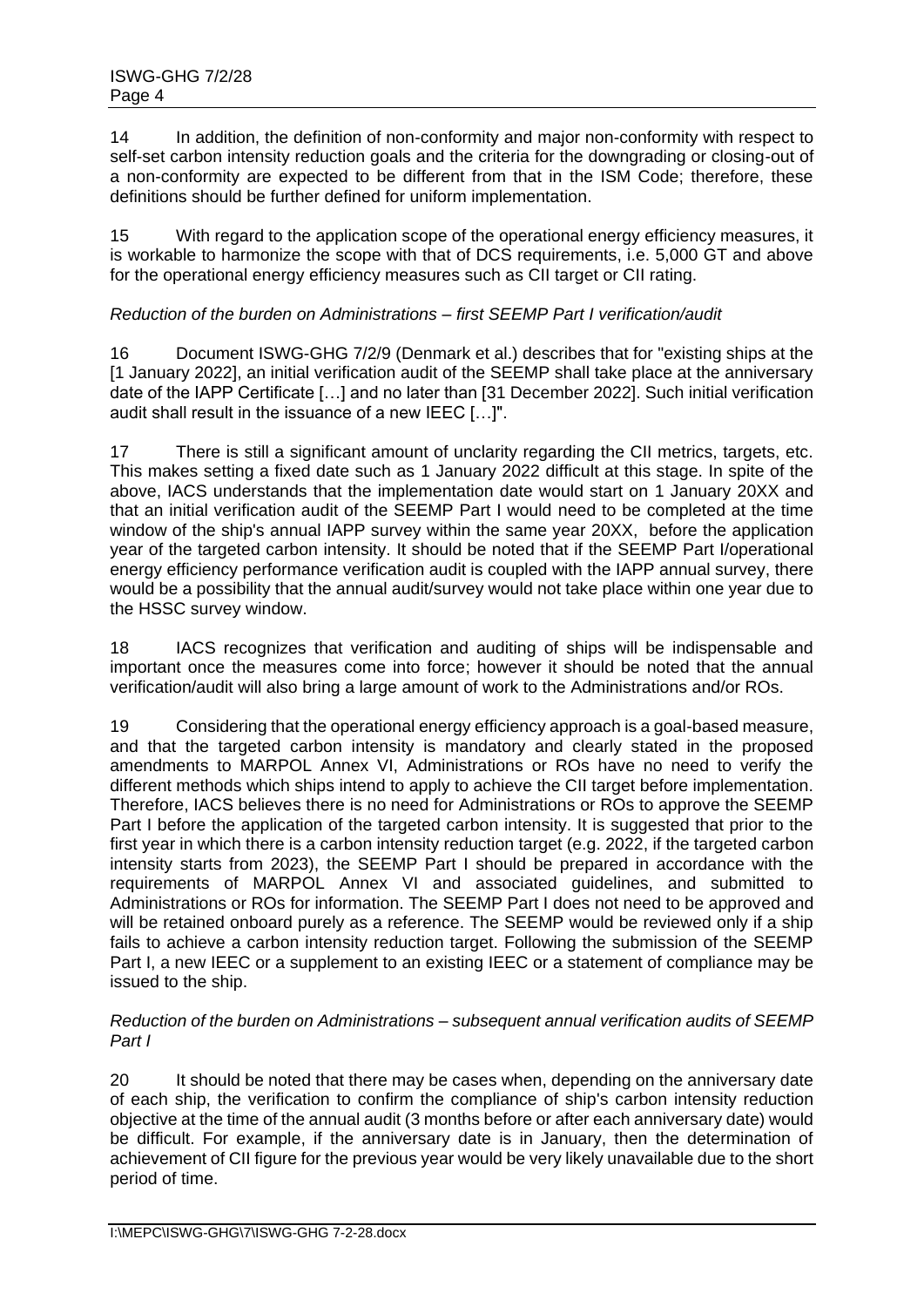21 To address this challenge, SEEMP Part I verification/audit may be harmonized with the data collection system (DCS) certification scheme. Considering that the ship shall report fuel oil consumption data to its Administration or any organization duly authorized by it within 3 months after the end of each calendar year, it may be appropriate that the annual verification audit of the SEEMP Part I is completed within 5 months after the end of each calendar year, after the fuel oil consumption data is collected, and could be used for the calculation of the relevant CIIs and the assessment of the carbon intensity reduction objective.

22 If SEEMP Part I audits are integrated with the ISM Code audits, the verification/audits should be considered from two aspects, i.e. a Company and the specific ship. A verification audit at a Company's premises would be used to review the data collected for all ships operated by the Company and to calculate the CIIs. The CIIs could then be validated using a rolling sampling method. The validation would involve the Company providing information such as the raw data used to calculate the CIIs, the data submitted to the IMO DCS, BDNs and fuel consumption records, and weather conditions in excess of those used to define minimum power requirements. These elements would then be used to validate the CIIs for the sample of ships. The same ship should not be part of the sample in 2 consecutive years. All ships would have to be sampled within 2 or 3 years.

23 Further, ships would be subject to the verification at the ISM Code shipboard periodical audit window, i.e. at least undergoing one intermediate verification (annual survey is not mandatory). If the ship is found to be in compliance with the targeted CIIs, a new IEEC or supplement to the IEEC would be endorsed, or a new statement of compliance would be issued.

24 Ships which are found not in compliance would be submitted to a more detailed verification audit to identify reasons for the non-conformity of the SEEMP Part I with the requirements of MARPOL Annex VI (i.e. a missed target would constitute the objective evidence that SEEMP Part I is either inadequate or not being followed). On the basis of a more detailed verification audit, action plans could be required, or enforcement action could be taken by the Administration. The multi-year approach described in document ISWG-GHG 7/2/2 (Denmark) and supported in document ISWG-GHG 7/2/24 (United States) could be used as a basis for enforcement action. Basing enforcement action on annual targets may undermine the ability of the measure to promote support for innovation and continuous improvement.

25 IACS is aware that an equivalent verification/audit scheme will need more time for an extensive discussion before it is accepted, especially on effectiveness and practicability. If time permits or the Group agrees with the phased-in implementation scheme/trial period for the operational measure, a flexible verification/audit scheme, as outlined above, could be considered as a potential solution for further discussion.

26 IACS would like to note that carbon intensity indicators such as AER and EEOI for an individual ship may be subject to significant variability on a year to year basis due to environmental, commercial, technical and operational conditions; this aspect should be reflected in the definition of CII compliance targets.